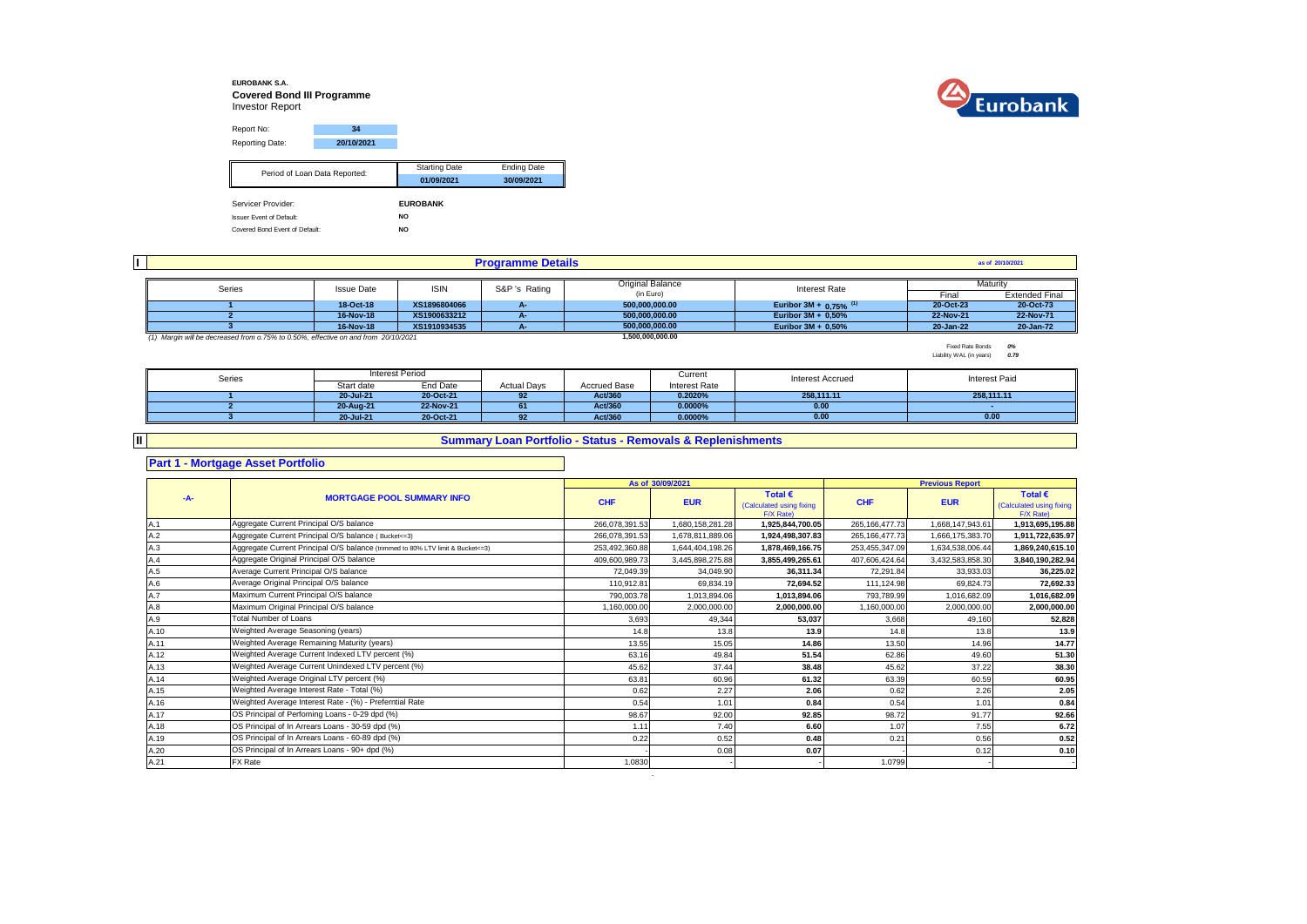|            | <b>Principal Receipts For Performing</b> |                    |               |                    | As of 30/09/2021 |                                            |               |
|------------|------------------------------------------|--------------------|---------------|--------------------|------------------|--------------------------------------------|---------------|
|            | Or Delinquent / In Arrears Loans         | CHI                |               | <b>EUR</b>         |                  | Total € (Calculated using fixing F/X Rate) |               |
|            |                                          | <b>No Of Loans</b> | <b>Amount</b> | <b>No Of Loans</b> | <b>Amount</b>    | <b>No Of Loans</b>                         | <b>Amount</b> |
| <b>B.1</b> | Scheduled And Paid Repayments            | 5.392              | 2.231.322.57  | 65.481             | 12.505.809.66    | 70.873                                     | 13.778.699.91 |
| <b>B.2</b> | <b>Partial Prepayments</b>               |                    | 223.508.26    |                    | 664.711.40       |                                            | 837.276.87    |
| <b>B.3</b> | <b>Whole Prepayments</b>                 |                    | 370.951.65    | 951                | 1.841.218.67     | 102 <sub>1</sub>                           | 2.071.061.23  |
| <b>B.4</b> | Total Principal Receipts (B1+B2+B3)      |                    | 2.825.782.48  |                    | 15.011.739.73    |                                            | 16.687.038.00 |

|     | Non-Principal Receipts For Performing                 |                    |               |                                                          | As of 30/09/2021 |                    |               |
|-----|-------------------------------------------------------|--------------------|---------------|----------------------------------------------------------|------------------|--------------------|---------------|
|     | Or Delinquent / In Arrears Loans                      | CHI                |               | Total € (Calculated using fixing F/X Rate)<br><b>EUR</b> |                  |                    |               |
|     |                                                       | <b>No Of Loans</b> | <b>Amount</b> | <b>No Of Loans</b>                                       | <b>Amount</b>    | <b>No Of Loans</b> | <b>Amount</b> |
| C.1 | Interest From Installments                            | 4.108              | 142.825.54    | 53.369                                                   | 3.116.757.63     | 57.477             | 3.248.637.17  |
| C.2 | Interest From Overdues                                | 868                | 648.53        | 9.433                                                    | 6.602.47         | 10.3011            | 7.201.30      |
| C.3 | Total Interest Receipts (C1+C2)                       |                    | 143.474.07    |                                                          | 3.123.360.10     | 67.778             | 3.255.838.47  |
| C.4 | Levy 128 To Be Paid To Servicer (in case of an Event) |                    |               |                                                          |                  |                    |               |

# **Part 2 - Portfolio Status**

|      |                                               |                    |                |                    | As of 30/09/2021 |                                                     |                  |
|------|-----------------------------------------------|--------------------|----------------|--------------------|------------------|-----------------------------------------------------|------------------|
| -A-  | <b>Portfolio Status</b>                       | <b>CHF</b>         |                | <b>EUR</b>         |                  | Total $\epsilon$ (Calculated using fixing F/X Rate) |                  |
|      |                                               | <b>No Of Loans</b> | <b>Amount</b>  | <b>No Of Loans</b> | <b>Amount</b>    | <b>No Of Loans</b>                                  | Amount           |
| IA.1 | Performing Loans                              | 3,648              | 262,533,654.68 | 44,125             | 1,545,799,608.91 | 47.773                                              | 1,788,212,955.80 |
| A.2  | Delinquent/In Arrears Loans 30 Day To 89 Days | 45.                | 3.544.736.85   | 5.177              | 133.012.280.15   | 5.222                                               | 136.285.352.03   |
| A.3  | Totals (A1+ A2)                               | 3.693              | 266.078.391.53 | 49.302             | 1.678.811.889.06 | 52.995                                              | 1.924.498.307.83 |
| A.4  | In Arrears Loans 90 Days To 360 Days          |                    | 0.00           |                    | 1,346,392.22     |                                                     | 1,346,392.22     |
| A.5  | Denounced Loans                               |                    | 0.00           |                    | 0.00             |                                                     | 0.00             |
| A.6  | Totals (A4+ A5)                               |                    | 0.00           |                    | 1.346.392.22     |                                                     | 1,346,392.22     |

|            |                                                       |                    |               |                    | As of 30/09/2021 |                                                     |                |
|------------|-------------------------------------------------------|--------------------|---------------|--------------------|------------------|-----------------------------------------------------|----------------|
|            | Breakdown of In Arrears Loans Number Of Days Past Due | <b>CHF</b>         |               | <b>EUR</b>         |                  | Total $\epsilon$ (Calculated using fixing F/X Rate) |                |
|            |                                                       | <b>No Of Loans</b> | <b>Amount</b> | <b>No Of Loans</b> | <b>Amount</b>    | <b>No Of Loans</b>                                  | <b>Amount</b>  |
| <b>B.1</b> | 30 Days < Installment <= 59 Days                      |                    | 2.949.740.22  | 4.877              | 124.286.815.85   | 4.915                                               | 127,010,491.03 |
| <b>B.2</b> | 60 Days < Installment <= 89 Days                      |                    | 594.996.63    | 300                | 8.725.464.30     |                                                     | 9,274,861.00   |
| <b>B.3</b> | Total (B1+B2=A4)                                      | 45 I               | 3.544.736.85  | 5.177              | 133.012.280.15   | 5.222                                               | 136.285.352.03 |
| <b>B.4</b> | 90 Days < Installment <= 119 Days                     |                    | 0.00          | 35                 | 1.190.455.21     |                                                     | 1,190,455.21   |
| <b>B.5</b> | 120 Days < Installment <= 360 Days                    |                    | 0.00          |                    | 155.937.01       |                                                     | 155,937.01     |
| <b>B.6</b> | Total (B4+B5=A4)                                      |                    | 0.00          | 42                 | 1.346.392.22     |                                                     | 1,346,392.22   |

# **Part 3 - Replenishment Loans - Removed Loans**

|  |                                       |                            |                      |                            | As of 30/09/2021     |                                            |                      |
|--|---------------------------------------|----------------------------|----------------------|----------------------------|----------------------|--------------------------------------------|----------------------|
|  | <b>Loan Amounts During The Period</b> |                            |                      | <b>EUR</b>                 |                      | Total € (Calculated using fixing F/X Rate) |                      |
|  |                                       | <b>Replenishment Loans</b> | <b>Removed Loans</b> | <b>Replenishment Loans</b> | <b>Removed Loans</b> | <b>Replenishment Loans</b>                 | <b>Removed Loans</b> |
|  | <b>Total Outstanding Balance</b>      | 4,798,556.60               | 1.379.715.93         | 37.022.254.00              | 10.039.047.40        | 41.453.054.18                              | 11,313,023.33        |
|  | Number of Loans                       |                            |                      | 7171                       |                      | 771                                        | 437                  |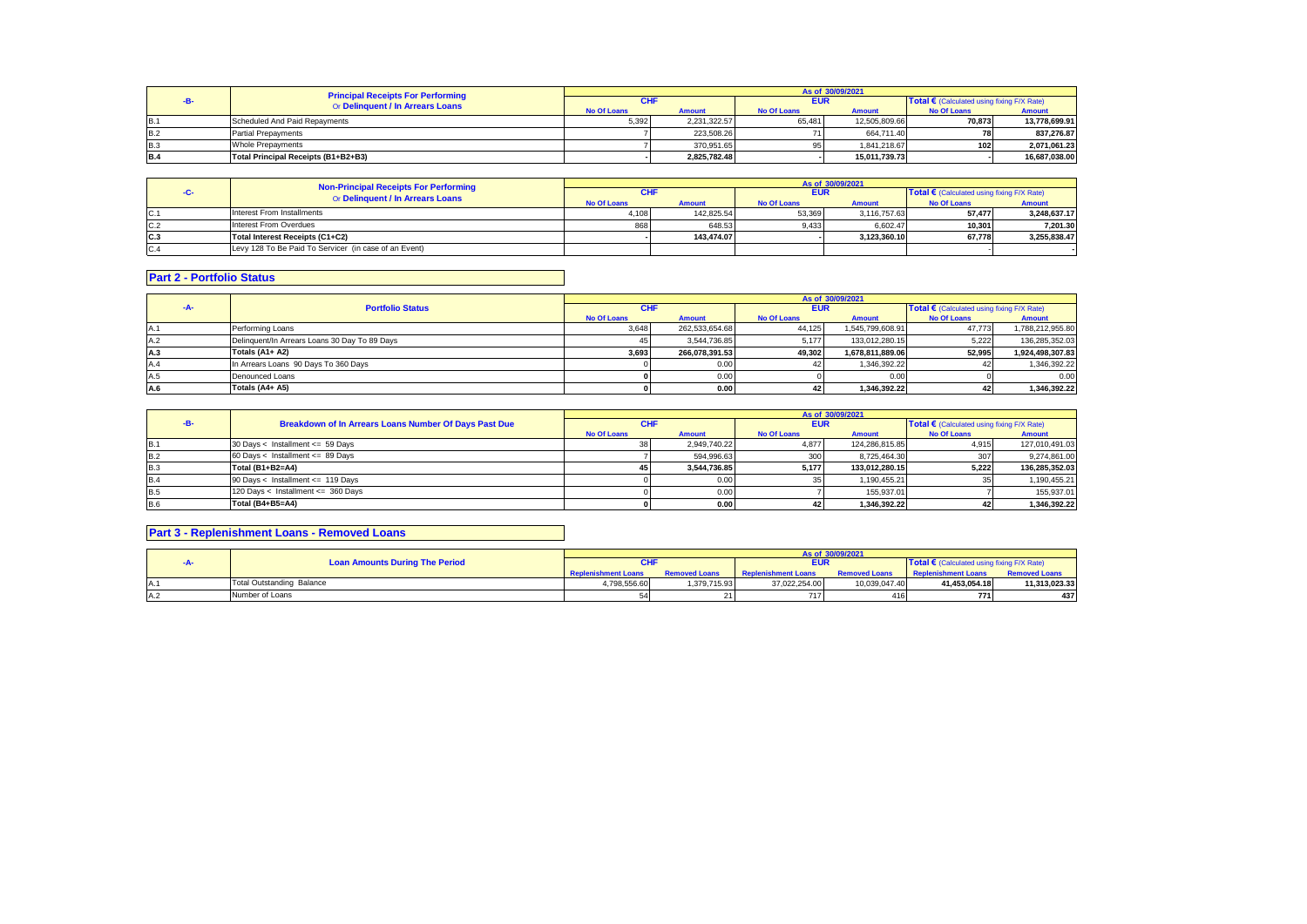| Ш | <b>Statutory Tests</b>                                                                                |                     | as of 30/9/2021 |
|---|-------------------------------------------------------------------------------------------------------|---------------------|-----------------|
|   | Outstanding Bonds Principal                                                                           | 1,500,000,000.00    |                 |
|   | Outstanding Accrued Interest on Bonds <sup>1</sup>                                                    | 204,805.56          |                 |
|   | <b>Total Bonds Amount</b>                                                                             | 1,500,204,805.56    |                 |
|   |                                                                                                       |                     |                 |
|   | Current Outstanding Balance of Loans                                                                  | 1,925,844,700.05    |                 |
|   | A. Adjusted Outstanding Principal of Loans <sup>2</sup>                                               | 1,878,469,166.75    |                 |
|   | B. Accrued Interest on Loans                                                                          | 4,207,578.06        |                 |
|   | C. Outstanding Principal & accrued Interest of Marketable Assets                                      | 0.00                |                 |
|   | D. Aggregate Amount standing to the Credit of Trans. Account - excl. Commingling Res.                 | 0.00                |                 |
|   | Z. WAV CB maturity x OS principal amount x Neg. Carry Factor                                          | 6,354,166.67        |                 |
|   | Nominal Value (A+B+C+D-Z)                                                                             | 1,876,322,578.15    |                 |
|   | Bonds / Nominal Value Assets Percentage                                                               | 1,734,340,815.67    |                 |
|   | <b>Nominal Value Test Result</b>                                                                      |                     | <b>Pass</b>     |
|   | <b>Net Present Value Test</b>                                                                         |                     | Pass            |
|   | Net Present Value                                                                                     | 2, 191, 995, 847.74 |                 |
|   | Net Present Value of Liabilities                                                                      | 1,506,376,924.65    |                 |
|   | Parallel shift +200bps of current interest rate curve                                                 |                     | Pass            |
|   | Net Present Value                                                                                     | 2, 161, 524, 797.69 |                 |
|   | Net Present Value of Liabilities                                                                      | 1,503,820,642.21    |                 |
|   | Parallel shift -200bps of current interest rate curve                                                 |                     | Pass            |
|   | Net Present Value                                                                                     | 2.289.935.945.36    |                 |
|   | Net Present Value of Liabilities                                                                      | 1,532,662,384.71    |                 |
|   | <b>Interest Rate Coverage Test</b>                                                                    |                     | Pass            |
|   | Interest expected to be received in respect of assets comprised in the Cover Pool during the 1st year | 36,804,828.71       |                 |
|   | Interest due on all series of covered bonds during 1st year                                           | 254,575.34          |                 |
|   | <b>Parameters</b>                                                                                     |                     |                 |
|   | LTV Cap                                                                                               | 80.00%              |                 |
|   | Asset Percentage                                                                                      | 86.5%               |                 |
|   | Negative carry Margin                                                                                 | 0.50%               |                 |
|   | <b>Reserve Ledger</b>                                                                                 |                     |                 |
|   | Opening Balance                                                                                       | 258,111.11          |                 |
|   | Required Reserve Amount                                                                               | 305,300.72          |                 |
|   | Amount credited to the account (payment to BoNY)                                                      | 47,189.61           |                 |
|   | Available (Outstanding) Reserve Amount t                                                              | 305,300.72          |                 |

<sup>1</sup> Outstanding Accrued Interest on Bonds as at end date of reporting period<br><sup>2</sup> The adjusted Outstanding Principal of Loans is the current Principle Balance adjusted to a maximum of the LTV cap of the indexed property val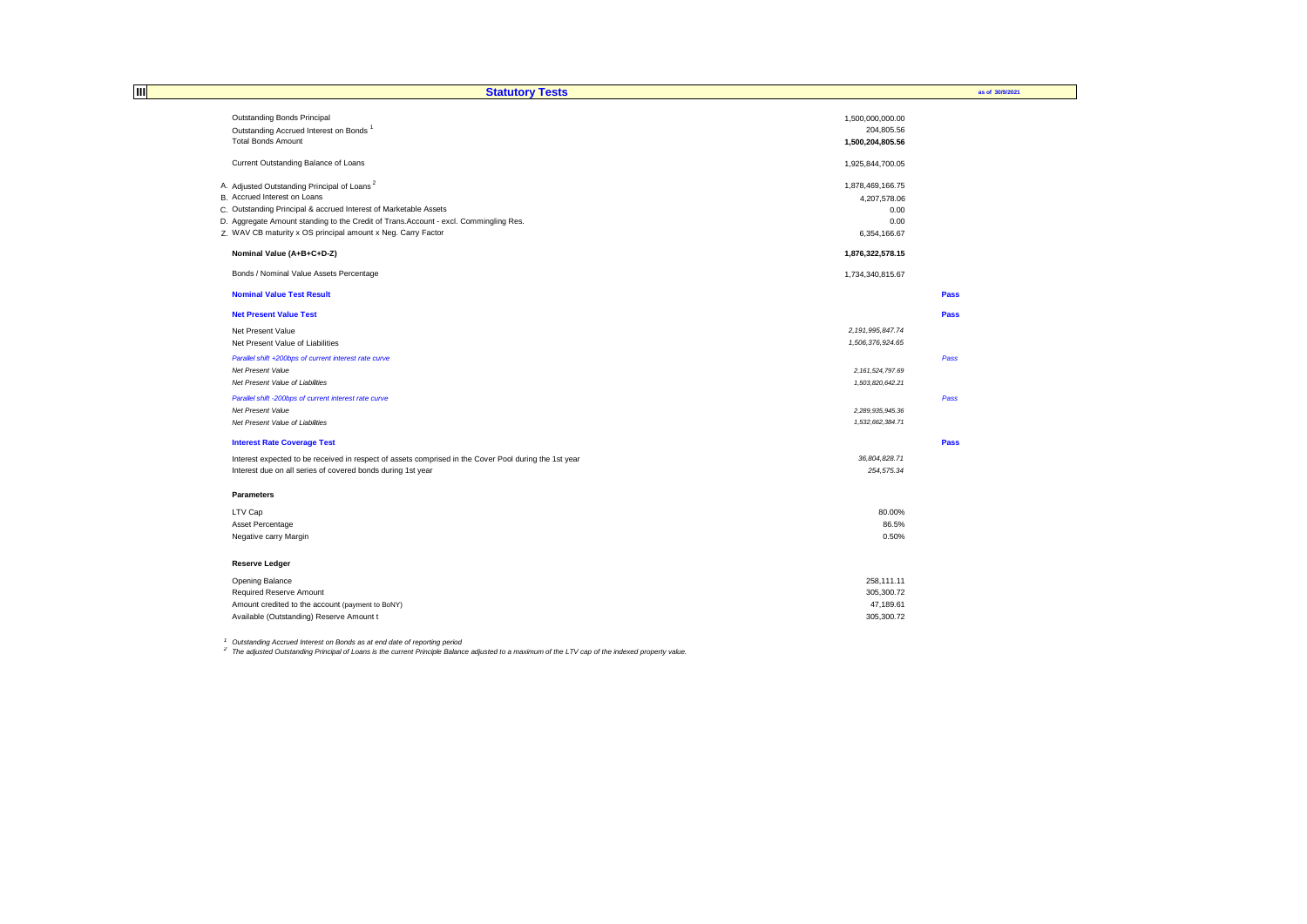**IV**

|                                        |                        | <b>Portfolio Stratifications</b> |                                         |                                      |
|----------------------------------------|------------------------|----------------------------------|-----------------------------------------|--------------------------------------|
|                                        |                        |                                  |                                         |                                      |
| <b>LOAN CURRENCY</b>                   | Num of Loans           | % of loans                       | OS Principal (in Euro)                  | % of OS_Principal                    |
| <b>CHF</b>                             | 3,693                  | 6.96%                            | 245,686,418.77                          | 12.76%                               |
| <b>EUR</b>                             | 49,344                 | 93.04%                           | 1,680,158,281.28                        | 87.24%                               |
| <b>Grand Total</b>                     | 53,037                 | 100.00%                          | 1,925,844,700.05                        | 100.00%                              |
| <b>ORIGINAL LOAN AMOUNT</b>            |                        |                                  |                                         |                                      |
|                                        | Num of Loans           | % of loans                       | Principal                               | % of Principal                       |
| $0 - 37.500$                           | 14,471                 | 27.28%                           | 344, 163, 383. 91                       | 8.93%                                |
| 37.501 - 75.000                        | 19,915                 | 37.55%                           | 1,129,636,251.46                        | 29.30%                               |
| 75.001 - 100.000<br>100.001 - 150.000  | 8,278<br>6,962         | 15.61%<br>13.13%                 | 736,989,240.79<br>860,312,895.22        | 19.12%<br>22.31%                     |
| 150.001 - 250.000                      | 2,664                  | 5.02%                            | 503,174,067.09                          | 13.05%                               |
| 250.001 - 500.000                      | 658                    | 1.24%                            | 214,662,431.08                          | 5.57%                                |
| $500.001 +$                            | 89                     | 0.17%                            | 66,560,996.06                           | 1.73%                                |
| <b>Grand Total</b>                     | 53,037                 | 100.00%                          | 3,855,499,265.61                        | 100.00%                              |
| <b>OUTSTANDING LOAN AMOUNT</b>         |                        |                                  |                                         |                                      |
|                                        | Num of Loans           | % of loans                       | Principal Euro Equiv.                   | % of Principal Euro Equiv.           |
| $0 - 37.500$<br>37.501 - 75.000        | 34,788                 | 65.59%                           | 600,407,436.23                          | 31.18%                               |
| 75.001 - 100.000                       | 12,604<br>2,901        | 23.76%<br>5.47%                  | 663,592,539.11<br>249,374,087.58        | 34.46%<br>12.95%                     |
| 100.001 - 150.000                      | 1,884                  | 3.55%                            | 224,561,674.10                          | 11.66%                               |
| 150.001 - 250.000                      | 693                    | 1.31%                            | 127,332,569.65                          | 6.61%                                |
| 250.001 - 500.000<br>$500.001 +$       | 145<br>22              | 0.27%<br>0.04%                   | 46,877,483.57<br>13,698,909.81          | 2.43%<br>0.71%                       |
| <b>Grand Total</b>                     | 53,037                 | 100.00%                          | 1,925,844,700.05                        | 100.00%                              |
|                                        |                        |                                  |                                         |                                      |
| <b>ORIGINATION DATE</b>                |                        |                                  |                                         |                                      |
| 1990-2004                              | Num of Loans<br>14,326 | % of loans<br>27.01%             | Principal Euro Equiv.<br>356,260,103.07 | % of Principal Euro Equiv.<br>18.50% |
| 2005                                   | 5,183                  | 9.77%                            | 231,453,331.81                          | 12.02%                               |
| 2006                                   | 7,842                  | 14.79%                           | 344,477,397.79                          | 17.89%                               |
| 2007                                   | 7,961                  | 15.01%                           | 281,679,091.05                          | 14.63%                               |
| 2008<br>2009                           | 4,784<br>2,896         | 9.02%<br>5.46%                   | 173,537,915.84<br>112,430,996.92        | 9.01%<br>5.84%                       |
| 2010                                   | 2,703                  | 5.10%                            | 114,058,761.55                          | 5.92%                                |
| 2011                                   | 1,646                  | 3.10%                            | 59,966,295.08                           | 3.11%                                |
| 2012                                   | 1,427                  | 2.69%                            | 48,039,109.47                           | 2.49%                                |
| 2013<br>2014                           | 1,065<br>404           | 2.01%<br>0.76%                   | 34,857,135.55<br>12,820,617.29          | 1.81%<br>0.67%                       |
| 2015                                   | 219                    | 0.41%                            | 8,804,526.71                            | 0.46%                                |
| 2016                                   | 253                    | 0.48%                            | 13, 189, 746.69                         | 0.68%                                |
| 2017                                   | 501                    | 0.94%                            | 26,957,864.43                           | 1.40%                                |
| 2018<br>2019                           | 758<br>366             | 1.43%<br>0.69%                   | 40,786,041.85<br>20,207,033.08          | 2.12%<br>1.05%                       |
| 2020                                   | 141                    | 0.27%                            | 8,421,358.83                            | 0.44%                                |
| 2021                                   | 562                    | 1.06%                            | 37,897,373.07                           | 1.97%                                |
| <b>Grand Total</b>                     | 53,037                 | 100.00%                          | 1,925,844,700.05                        | 100.00%                              |
| <b>MATURITY DATE</b>                   |                        |                                  |                                         |                                      |
|                                        | Num of Loans           | % of loans                       | Principal Euro Equiv                    | % of Principal Euro Equiv.           |
|                                        |                        |                                  |                                         |                                      |
| 2021 - 2025                            | 10,650                 | 20.08%                           | 118,344,117.03                          | 6.15%                                |
| 2026 - 2030                            | 15,367                 | 28.97%                           | 388,415,983.84                          | 20.17%                               |
| 2031 - 2035<br>2036 - 2040             | 10,799<br>7,866        | 20.36%<br>14.83%                 | 446,754,919.36<br>427,812,615.56        | 23.20%<br>22.21%                     |
| 2041 - 2045                            | 3,731                  | 7.03%                            | 233,746,730.18                          | 12.14%                               |
| $2046 +$                               | 4,624                  | 8.72%                            | 310,770,334.09                          | 16.14%                               |
| <b>Grand Total</b>                     | 53,037                 | 100.00%                          | 1,925,844,700.05                        | 100.00%                              |
| <b>REMAIN. TIME TO MATURITY</b>        |                        |                                  |                                         |                                      |
|                                        | Num of Loans           | % of loans                       | Principal Euro Equiv                    | % of Principal Euro Equiv.           |
| $0 - 40$ months<br>40.01 - 60 months   | 8,131<br>4,560         | 15.33%<br>8.60%                  | 74,296,881.12<br>82,950,430.43          | 3.86%<br>4.31%                       |
| 60.01 - 90 months                      | 6,795                  | 12.81%                           | 146,895,635.81                          | 7.63%                                |
| 90.01 - 120 months                     | 8.644                  | 16.30%                           | 280.912.337.57                          | 14.59%                               |
| 120.01 - 150 months                    | 5,395                  | 10.17%                           | 211,140,511.95                          | 10.96%                               |
| 150.01 - 180 months<br>over 180 months | 4,886<br>14,626        | 9.21%<br>27.58%                  | 238,338,986.55<br>891,309,916.61        | 12.38%<br>46.28%                     |
| <b>Grand Total</b>                     | 53,037                 | 100.00%                          | 1,925,844,700.05                        | 100.00%                              |
|                                        |                        |                                  |                                         |                                      |
| <b>INTEREST RATE</b>                   |                        |                                  |                                         |                                      |
| $0.00\% - 1.00\%$                      | Num of Loans<br>4,926  | % of loans<br>9.29%              | Principal Euro Equiv.<br>311,651,394.17 | % of Principal Euro Equiv.<br>16.18% |
| 1.01% - 2.00%                          | 28,681                 | 54.08%                           | 1,069,204,926.09                        | 55.52%                               |
| 2.01% - 3.00%                          | 3,087                  | 5.82%                            | 93,505,869.13                           | 4.86%                                |
| 3.01% - 4.00%                          | 3,115                  | 5.87%                            | 153,684,071.17                          | 7.98%                                |
| 4.01% - 5.00%<br>5.01% - 6.00%         | 9,776<br>889           | 18.43%<br>1.68%                  | 234,496,366.51<br>20,005,354.71         | 12.18%<br>1.04%                      |
| 6.01% - 7.00%                          | 1,313                  | 2.48%                            | 23,236,884.03                           | 1.21%                                |
| $7.01% +$                              | 1,250                  | 2.36%                            | 20,059,834.24                           | 1.04%                                |
| <b>Grand Total</b>                     | 53,037                 | 100.00%                          | 1,925,844,700.05                        | 100.00%                              |
| <b>CURRENT LTV Indexed</b>             |                        |                                  |                                         |                                      |
|                                        | Num of Loans           | % of loans                       | Principal Euro Equiv                    | % of Principal Euro Equiv.           |
| $0.00\% - 20.00\%$                     | 15,646                 | 29.50%                           | 207,763,189.35                          | 10.79%                               |
| 20.01% - 30.00%<br>30.01% - 40.00%     | 8,314<br>7,079         | 15.68%<br>13.35%                 | 222,754,325.32<br>257,413,439.53        | 11.57%<br>13.37%                     |
| 40.01% - 50.00%                        | 6,400                  | 12.07%                           | 293,721,771.77                          | 15.25%                               |
| 50.01% - 60.00%                        | 5,241                  | 9.88%                            | 276,554,811.87                          | 14.36%                               |
| 60.01% - 70.00%                        | 3,958                  | 7.46%                            | 233,917,515.53                          | 12.15%                               |
| 70.01% - 80.00%<br>80.01% - 90.00%     | 2,768<br>1,844         | 5.22%<br>3.48%                   | 173,782,689.30                          | 9.02%<br>6.54%                       |
| 90.01% - 100.00%                       | 1,050                  | 1.98%                            | 126,004,360.27<br>77,017,125.24         | 4.00%                                |
| $100.00\% +$<br><b>Grand Total</b>     | 737<br>53,037          | 1.39%<br>100.00%                 | 56,915,471.86<br>1,925,844,700.05       | 2.96%<br>100.00%                     |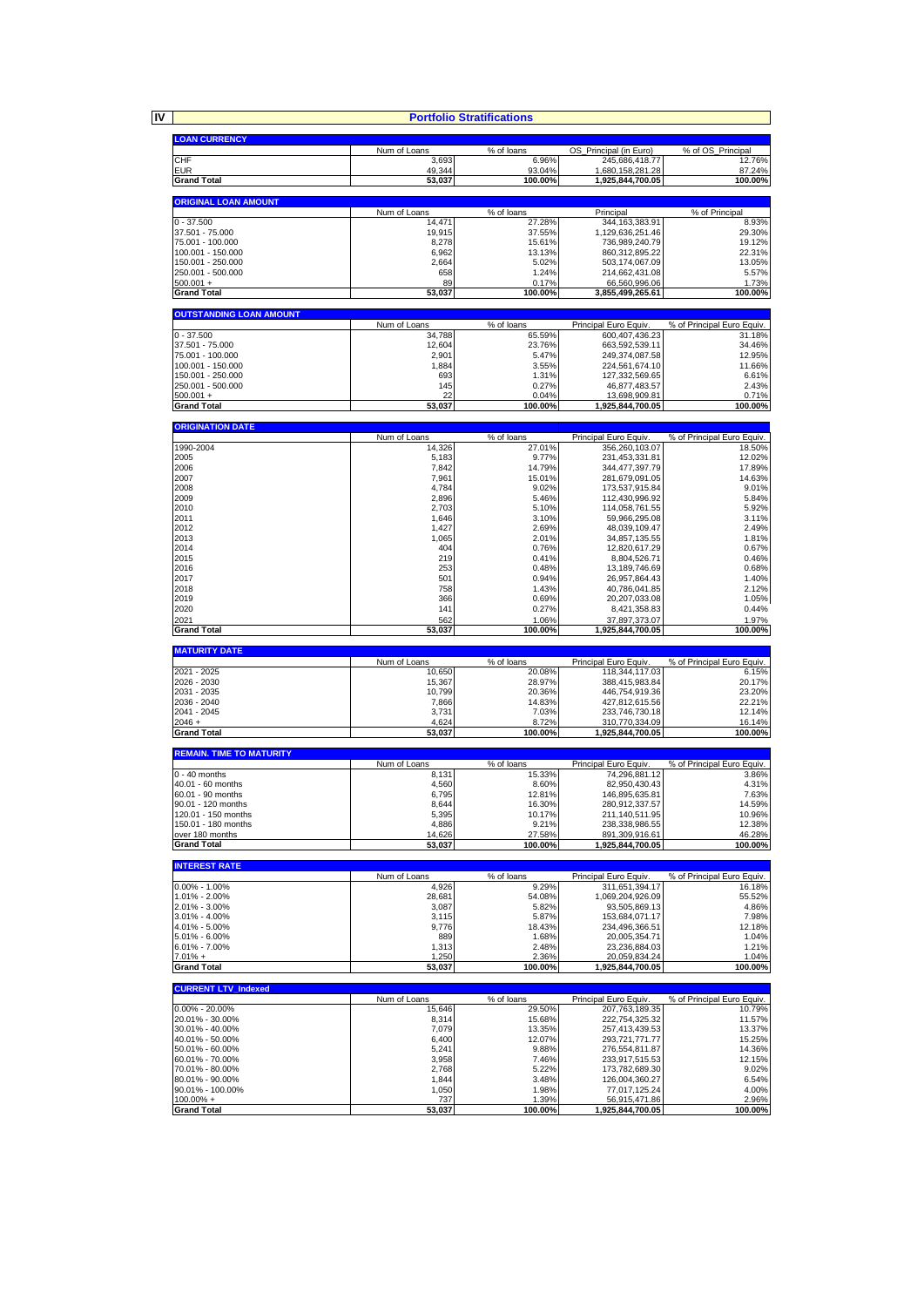| <b>CURRENT LTV_Unindexed</b>                                    |                        |                      |                                           |                                      |
|-----------------------------------------------------------------|------------------------|----------------------|-------------------------------------------|--------------------------------------|
|                                                                 | Num of Loans           | % of loans           | Principal Euro Equiv.                     | % of Principal Euro Equiv.           |
| $0.00\% - 20.00\%$                                              | 19,280                 | 36.35%               | 317,976,380.65                            | 16.51%                               |
| 20.01% - 30.00%<br>30.01% - 40.00%                              | 10,621<br>9,461        | 20.03%<br>17.84%     | 349, 363, 421.41<br>418,375,146.48        | 18.14%<br>21.72%                     |
| 40.01% - 50.00%                                                 | 6,589                  | 12.42%               | 354, 133, 637. 41                         | 18.39%                               |
| 50.01% - 60.00%                                                 | 4,162                  | 7.85%                | 267,217,389.70                            | 13.88%                               |
| 60.01% - 70.00%                                                 | 2,123                  | 4.00%                | 147,859,672.05                            | 7.68%                                |
| 70.01% - 80.00%<br>80.01% - 90.00%                              | 640<br>109             | 1.21%<br>0.21%       | 51, 153, 293. 90<br>12,661,952.67         | 2.66%<br>0.66%                       |
| 90.01% - 100.00%                                                | 23                     | 0.04%                | 3,500,486.30                              | 0.18%                                |
| $100.00\% +$                                                    | 29                     | 0.05%                | 3,603,319.47                              | 0.19%                                |
| <b>Grand Total</b>                                              | 53,037                 | 100.00%              | 1,925,844,700.05                          | 100.00%                              |
| <b>ORIGINAL LTV</b>                                             |                        |                      |                                           |                                      |
|                                                                 | Num of Loans           | % of loans           | Principal Euro Equiv.                     | % of Principal Euro Equiv.           |
| 0.00% - 20.00%                                                  | 3,618                  | 6.82%                | 56,347,555.21                             | 2.93%                                |
| 20.01% - 30.00%                                                 | 4,804                  | 9.06%                | 108,976,075.64<br>178.805.585.40          | 5.66%<br>9.28%                       |
| 30.01% - 40.00%<br>40.01% - 50.00%                              | 6,595<br>8,118         | 12.43%<br>15.31%     | 263,562,771.20                            | 13.69%                               |
| 50.01% - 60.00%                                                 | 8,567                  | 16.15%               | 323,621,226.96                            | 16.80%                               |
| 60.01% - 70.00%                                                 | 7,758                  | 14.63%               | 327, 138, 898.59                          | 16.99%                               |
| 70.01% - 80.00%                                                 | 7,428                  | 14.01%               | 339,425,326.72                            | 17.62%                               |
| 80.01% - 90.00%                                                 | 3,714                  | 7.00%                | 179,758,885.04                            | 9.33%                                |
| 90.01% - 100.00%                                                | 2,134                  | 4.02%                | 132,862,488.51                            | 6.90%                                |
| $100.00\%$ +<br><b>Grand Total</b>                              | 301<br>53,037          | 0.57%<br>100.00%     | 15,345,886.77<br>1,925,844,700.05         | 0.80%<br>100.00%                     |
|                                                                 |                        |                      |                                           |                                      |
| <b>LOCATION OF PROPERTY</b>                                     |                        |                      |                                           |                                      |
| Attica                                                          | Num of Loans           | % of loans<br>40.14% | Principal Euro Equiv.<br>919,675,874.50   | % of Principal Euro Equiv.           |
| Thessaloniki                                                    | 21,288<br>7,720        | 14.56%               | 253,633,407.66                            | 47.75%<br>13.17%                     |
| Macedonia                                                       | 6,243                  | 11.77%               | 169,888,026.40                            | 8.82%                                |
| Peloponnese                                                     | 3,906                  | 7.36%                | 128,967,815.90                            | 6.70%                                |
| Thessaly                                                        | 3,804                  | 7.17%                | 106,348,353.85                            | 5.52%                                |
| Sterea Ellada                                                   | 2,889                  | 5.45%                | 86,662,224.40                             | 4.50%                                |
| Creta Island<br>Ionian Islands                                  | 2,153<br>839           | 4.06%<br>1.58%       | 80,163,872.71<br>33,035,561.12            | 4.16%<br>1.72%                       |
| Thrace                                                          | 1,379                  | 2.60%                | 40,829,266.88                             | 2.12%                                |
| Epirus                                                          | 1,602                  | 3.02%                | 49, 133, 378. 12                          | 2.55%                                |
| Aegean Islands                                                  | 1,214                  | 2.29%                | 57,506,918.53                             | 2.99%                                |
| <b>Grand Total</b>                                              | 53,037                 | 100.00%              | 1,925,844,700.05                          | 100.00%                              |
| <b>SEASONING</b>                                                |                        |                      |                                           |                                      |
|                                                                 | Num of Loans           | % of loans           | Principal Euro Equiv.                     | % of Principal Euro Equiv.           |
| $0 - 12$                                                        | 612                    | 1.15%                | 40,823,551.60                             | 2.12%                                |
| $12 - 24$                                                       |                        |                      |                                           |                                      |
|                                                                 | 139                    | 0.26%                | 7,943,526.21                              | 0.41%                                |
| 24 - 36                                                         | 471                    | 0.89%                | 26,080,172.95                             | 1.35%                                |
| $36 - 60$<br>$60 - 96$                                          | 1,165<br>963           | 2.20%<br>1.82%       | 62,752,258.05                             | 3.26%<br>1.87%                       |
| over 96                                                         | 49,687                 | 93.68%               | 35,992,250.25<br>1,752,252,941.00         | 90.99%                               |
| <b>Grand Total</b>                                              | 53,037                 | 100.00%              | 1,925,844,700.05                          | 100.00%                              |
| <b>LEGAL LOAN TERM</b>                                          |                        |                      |                                           |                                      |
|                                                                 | Num of Loans           | % of loans           | Principal Euro Equiv.                     | % of Principal Euro Equiv.           |
| $0 - 5$ years                                                   | 11                     | 0.02%                | 141,551.12                                | 0.01%                                |
| 5 - 10 years                                                    | 492                    | 0.93%                | 6,849,245.52                              | 0.36%                                |
| 10 - 15 years                                                   | 7,096                  | 13.38%<br>18.07%     | 92,705,620.67<br>225,011,577.41           | 4.81%<br>11.68%                      |
| 15 - 20 years<br>20 - 25 years                                  | 9,586<br>10,095        | 19.03%               | 380,090,156.71                            | 19.74%                               |
| 25 - 30 years                                                   | 17,013                 | 32.08%               | 689,521,862.27                            | 35.80%                               |
| 30 - 35 years                                                   | 3,775                  | 7.12%                | 218,663,658.77                            | 11.35%                               |
| $35$ years $+$                                                  | 4,969                  | 9.37%                | 312,861,027.58                            | 16.25%                               |
| <b>Grand Total</b>                                              | 53,037                 | 100.00%              | 1,925,844,700.05                          | 100.00%                              |
| <b>REAL ESTATE TYPE</b>                                         |                        |                      |                                           |                                      |
|                                                                 | Num of Loans           | % of loans           | Principal Euro Equiv                      | % of Principal Euro Equiv.           |
| Flats                                                           | 291<br>41              | 77.85%               | 1,417,268,698.76                          | 73.59%                               |
| Houses<br><b>Grand Total</b>                                    | 11,746<br>53,037       | 22.15%<br>100.00%    | 508,576,001.29<br>1,925,844,700.05        | 26.41%<br>100.00%                    |
|                                                                 |                        |                      |                                           |                                      |
| <b>LOAN PURPOSE</b>                                             |                        |                      |                                           |                                      |
| Construction                                                    | Num of Loans<br>11,544 | % of loans<br>21.77% | Principal Euro Equiv.<br>427, 197, 100.83 | % of Principal Euro Equiv.<br>22.18% |
| Purchase                                                        | 28,530                 | 53.79%               | 1,098,398,681.28                          | 57.03%                               |
| Repair                                                          | 9,843                  | 18.56%               | 310, 131, 289.08                          | 16.10%                               |
| Construction (re-mortgage)                                      | 110                    | 0.21%                | 6,512,805.79                              | 0.34%                                |
| Purchase (re-mortgage)                                          | 603                    | 1.14%                | 28,020,792.59                             | 1.45%                                |
| Repair (re-mortgage)<br><b>Equity Release</b>                   | 309<br>2,098           | 0.58%<br>3.96%       | 12,855,187.33<br>42,728,843.16            | 0.67%<br>2.22%                       |
| <b>Grand Total</b>                                              | 53,037                 | 100.00%              | 1,925,844,700.05                          | 100.00%                              |
|                                                                 |                        |                      |                                           |                                      |
| <b>INTEREST PAYMENT FREQUENCY</b>                               | Num of Loans           |                      | Principal Euro Equiv.                     | % of Principal Euro Equiv.           |
| FA                                                              | 52,858                 | % of loans<br>99.66% | 1,910,430,248.26                          | 99.20%                               |
| Balloon                                                         | 179                    | 0.34%                | 15,414,451.79                             | 0.80%                                |
| <b>Grand Total</b>                                              | 53,037                 | 100.00%              | 1,925,844,700.05                          | 100.00%                              |
| <b>INTEREST RATE TYPE</b>                                       |                        |                      |                                           |                                      |
|                                                                 | Num of Loans           | % of loans           | Principal Euro Equiv.                     | % of Principal Euro Equiv.           |
| Floating                                                        | 52,075                 | 98.19%               | 1,882,981,071.98                          | 97.77%                               |
| <b>Fixed Converting to Floating</b><br><b>Fixed to Maturity</b> | 777<br>185             | 1.47%<br>0.35%       | 41, 141, 542. 50<br>1,722,085.57          | 2.14%<br>0.09%                       |

Fixed rate assets *2.23%* Assets' WAL (in years) *6.57*